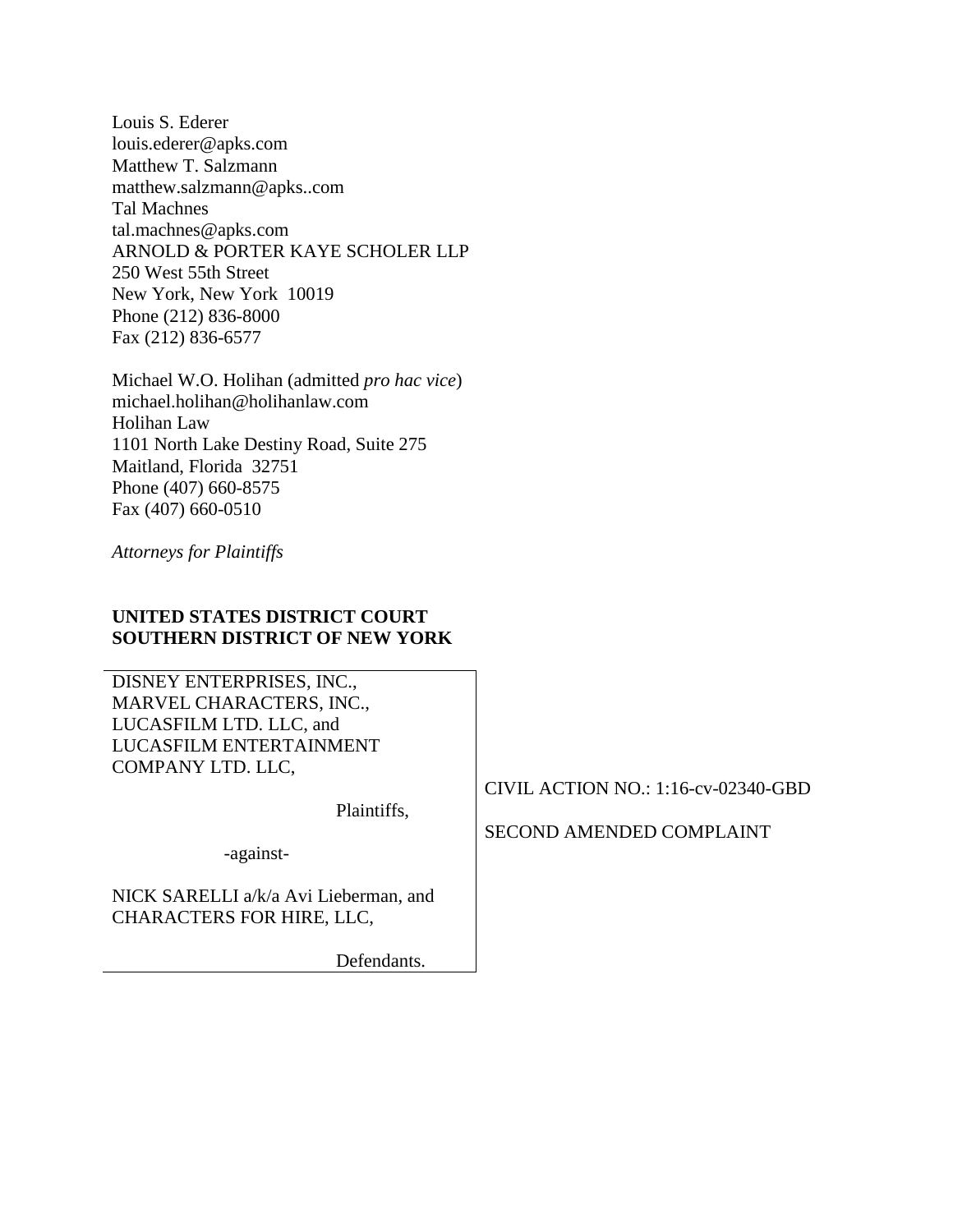Plaintiffs Disney Enterprises, Inc., Marvel Characters, Inc., Lucasfilm Ltd. LLC and Lucasfilm Entertainment Company Ltd. LLC, by their undersigned attorneys, allege on knowledge as to their own acts, and otherwise on information and belief as follows:

## **INTRODUCTION**

1. Plaintiffs file this action to combat infringement of their intellectual properties. Defendants own and operate a party services business that uses Plaintiffs' copyrighted characters and other works and trademarks without authorization.

#### **JURISDICTION AND VENUE**

2. This Court has jurisdiction over this matter pursuant to 28 U.S.C. §§ 1331 and 1338, as Plaintiffs' claims arise under the Copyright Act, 17 U.S.C. § 101 *et seq.* and the Lanham Act, as amended, 15 U.S.C. § 1051 *et seq.*

3. Venue is proper within the Southern District of New York pursuant to 28 U.S.C. §§ 1391(b) and 1400(a).

# **THE PARTIES Plaintiffs**

4. Plaintiff Disney Enterprises, Inc. (hereinafter "DEI") is a corporation duly organized and existing under the laws of the State of Delaware, having its principal place of business in Burbank, California.

5. DEI and certain of its affiliated entities engage in the business of merchandising and licensing of distinctive characters and elements associated with their motion pictures and television programs, including, but not limited to, the well-known fanciful characters Mickey Mouse, Minnie Mouse, Olaf, Elsa, Anna, Snow White, Ariel, Princess Jasmine, Aladdin, Cinderella, Belle, Princess Aurora, Mulan, Pocahontas, Rapunzel, and Princess Tiana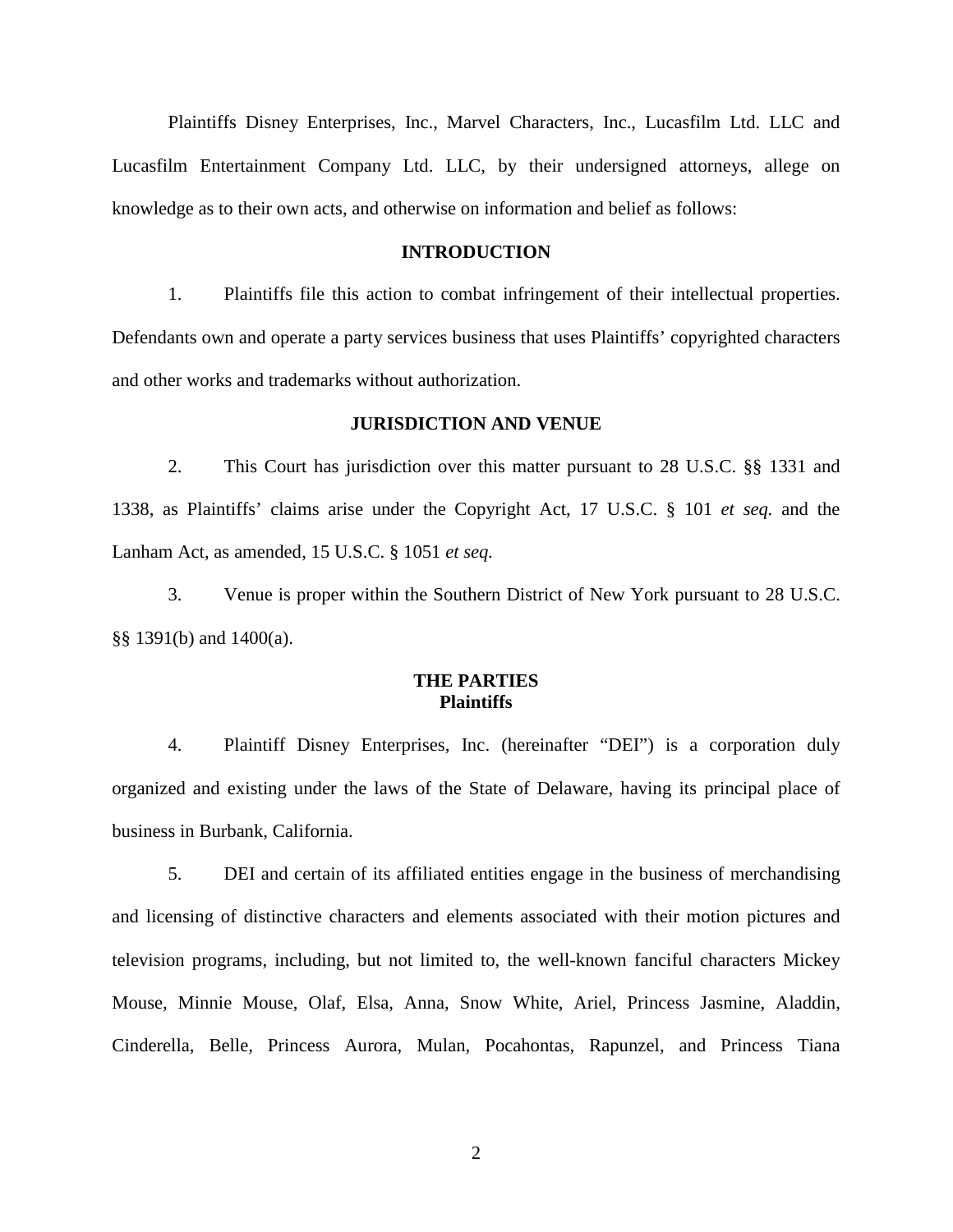(hereinafter individually and collectively referred to as the "DEI Characters"), across a wide variety of goods and services.

6. The DEI Characters are covered by one or more registrations with the U.S. Copyright Office. A representative collection of such copyright registrations is indexed at Exhibit A.

7. DEI owns all rights, title and interest in and to, and holds the rights to market, license and sell services and merchandise bearing the word and/or design marks associated with, among others, Mickey Mouse, Minnie Mouse, Frozen, Snow White, Ariel, Princess Jasmine, Cinderella, Princess Aurora, Rapunzel, Princess Tiana, and Walt Disney World (hereinafter collectively referred to as the "DEI Trademarks"). DEI possesses numerous federal registrations relating to the DEI Trademarks. A representative collection of such trademark registrations is indexed at Exhibit B.

8. As a result of widespread advertising and sales by DEI and its licensees, together with longstanding consumer recognition, the DEI Trademarks are widely recognized as source identifiers of and for authorized DEI products and services. The DEI Trademarks are each inherently distinctive and/or have acquired secondary meaning in the minds of consumers. All authorized merchandising and licensing of the DEI Trademarks is subject to DEI's control over the quality of the licensed goods and services.

9. Plaintiff Marvel Characters, Inc. (hereinafter "MCI") is duly organized and existing under the laws of the State of Delaware, having its principal place of business in Burbank, California.

10. MCI and certain of its affiliated companies engage in the business of merchandising and licensing of distinctive characters and elements associated with their comic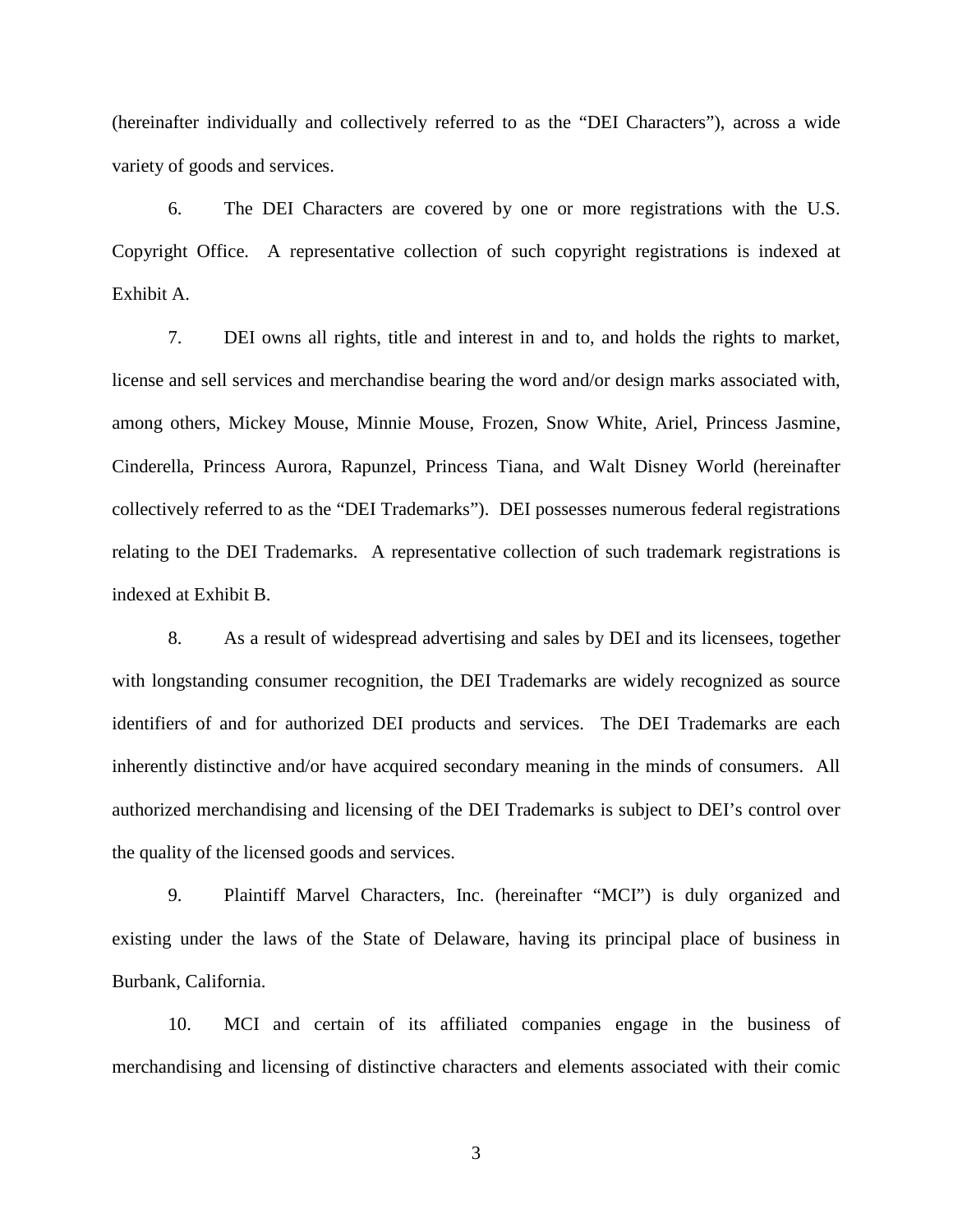books, television shows, and motion pictures, including, but not limited to, the well-known fanciful characters, Iron Man, Captain America, Hulk, Thor, Loki, and Green Goblin (hereinafter individually and collectively referred to as the "MCI Characters"), across a wide variety of goods and services.

11. The MCI Characters are covered by one or more registrations with the U.S. Copyright Office. A representative collection of such copyright registrations is indexed at Exhibit A.

12. MCI owns all rights, title and interest in and to, and holds the rights to market, license and sell services and merchandise bearing the word and/or design marks associated with, among others, Avengers, Iron Man, Captain America, Hulk, and Thor (hereinafter collectively referred to as the "MCI Trademarks"). MCI possesses numerous federal registrations covering the MCI Trademarks. A representative collection of such trademark registrations is indexed at Exhibit B.

13. As a result of widespread advertising and sales by MCI and its licensees, together with longstanding consumer recognition, the MCI Trademarks are widely recognized as source identifiers of and for authorized MCI products and services. The MCI Trademarks are each inherently distinctive and/or have acquired secondary meaning in the minds of consumers. All authorized merchandising and licensing of the MCI Trademarks is subject to MCI's control over the quality of the licensed goods and services.

14. Plaintiffs Lucasfilm Ltd. LLC and Lucasfilm Entertainment Company Ltd. LLC (hereinafter collectively "Lucasfilm") are limited liability companies, each duly organized and existing under the laws of the State of California, and each having its principal place of business in San Francisco, California.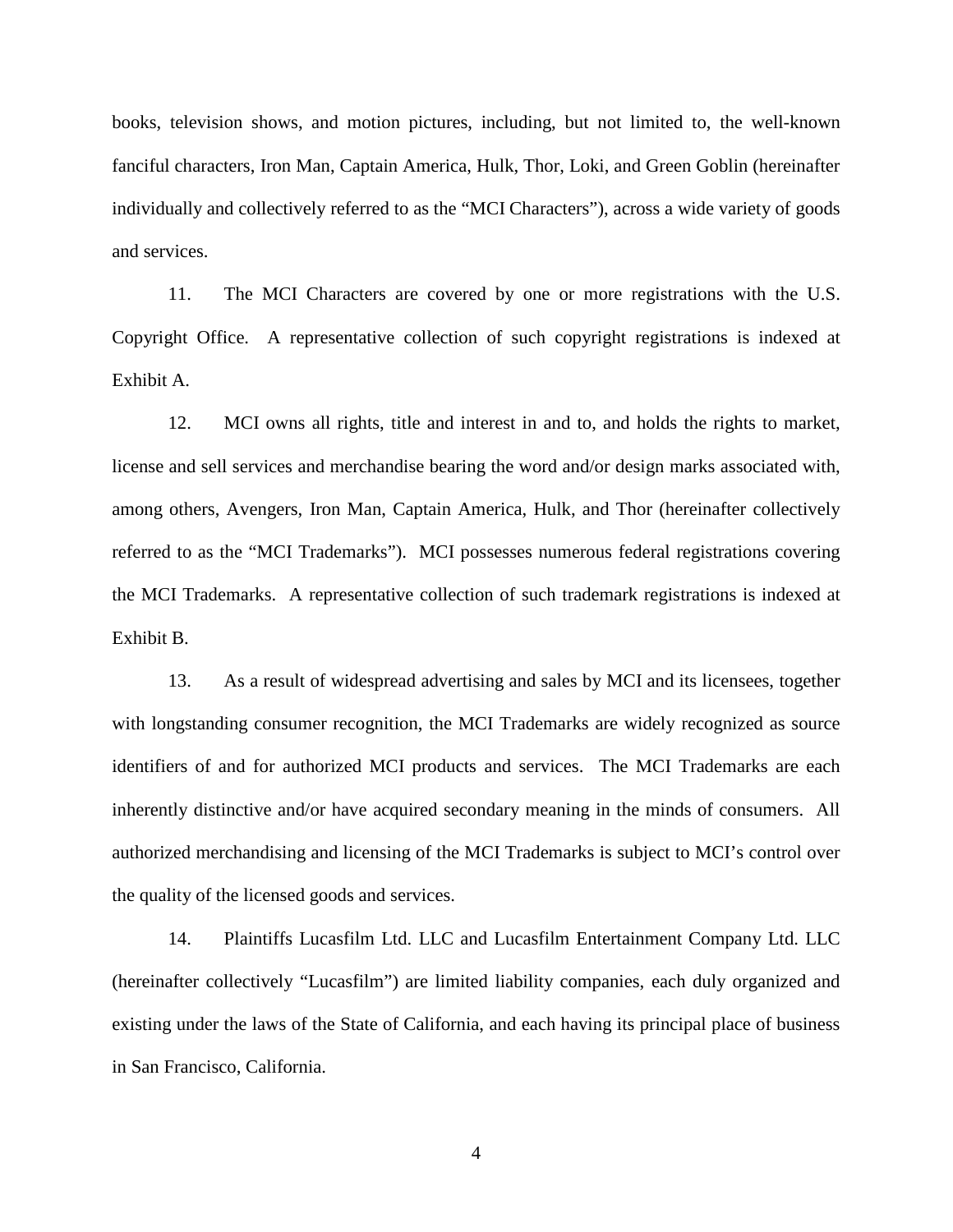15. Lucasfilm and certain of their affiliated entities are engaged in the business of merchandising and licensing of distinctive characters and elements associated with their motion pictures and television programs, including, without limitation, characters associated with their *Star Wars* franchise, such as Darth Vader, Luke Skywalker, Princess Leia, Han Solo, Chewbacca, Obi-Wan Kenobi, Yoda, Stormtrooper, Darth Maul, and Mace Windu (hereinafter individually and collectively referred to as the "Lucasfilm Characters"), across a wide variety of goods and services.

16. The Lucasfilm Characters are covered by one or more registrations with the U.S. Copyright Office. A representative collection of such copyright registrations is indexed at Exhibit A.

17. Lucasfilm also owns all right, title, and interest in and to and holds the rights to develop, manufacture, market, license and sell products bearing the trademarks, trade names, service marks, artwork, characters, and other distinctive elements for and incorporating the Lucasfilm Characters (hereinafter collectively referred to as the "Lucasfilm Trademarks"). Lucasfilm possesses numerous federal registrations covering the Lucasfilm Trademarks. A representative collection of such trademark registrations is indexed at Exhibit B.

18. As a result of widespread advertising and sales by Lucasfilm and their licensees, together with longstanding consumer recognition, the Lucasfilm Trademarks are widely recognized as source-identifiers of and for authorized Lucasfilm products and services. The Lucasfilm Trademarks are each either inherently distinctive and/or have acquired secondary meaning in the minds of consumers. All authorized merchandising and licensing of the Lucasfilm Trademarks is subject to Lucasfilm's control over the quality of the licensed goods and services.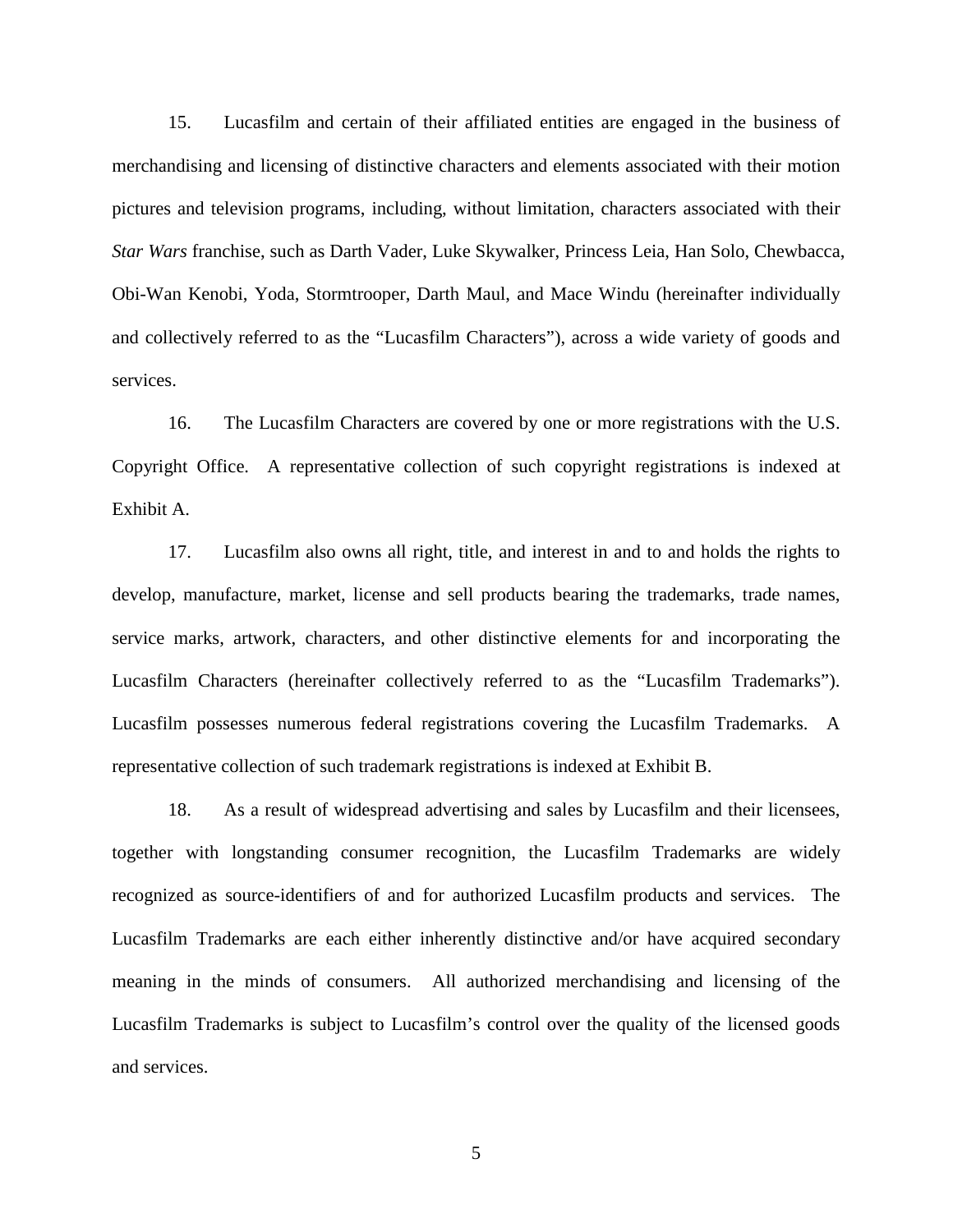19. The DEI Characters, MCI Characters, and Lucasfilm Characters are hereinafter collectively referred to as "Plaintiffs' Characters", and the DEI Trademarks, MCI Trademarks, and Lucasfilm Trademarks are hereinafter collectively referred to as "Plaintiffs' Trademarks".

#### **Defendants**

20. On information and belief, Defendant Characters for Hire, LLC ("CFH") is a limited liability company organized and existing under the laws of the State of Wyoming, having its principal place of business in New York, New York.

21. On information and belief, Defendant Nick Sarelli a/k/a Avi Lieberman ("Sarelli" or "Lieberman") is an individual who resides in New Rochelle, New York, and is an owner and principal of CFH. On further information and belief, Defendant Sarelli is the moving, active, conscious force directing CFH's wrongful acts, and is personally responsible and liable for the wrongful acts of CFH, as described herein. CFH and Sarelli are hereinafter collectively referred to as "Defendants".

#### **INFRINGING CONDUCT**

22. Defendants are in the business of advertising, marketing, promoting, producing, offering for sale, and selling themed character entertainment party services, including paid character appearances at and for events such as children's parties and corporate gatherings. Defendants regularly use Plaintiffs' Characters and other copyrighted works, and Plaintiffs' Trademarks, in connection with such business.

23. Defendants advertise, market, promote, offer for sale, and sell their themed character entertainment party services via their website www.charactersforhire.com (see Exhibit C for screen shots from this website), through Yelp advertisements at http://www.yelp.com/biz/characters-for-hire-llc-new-york-2 (see Exhibit D), via Instagram at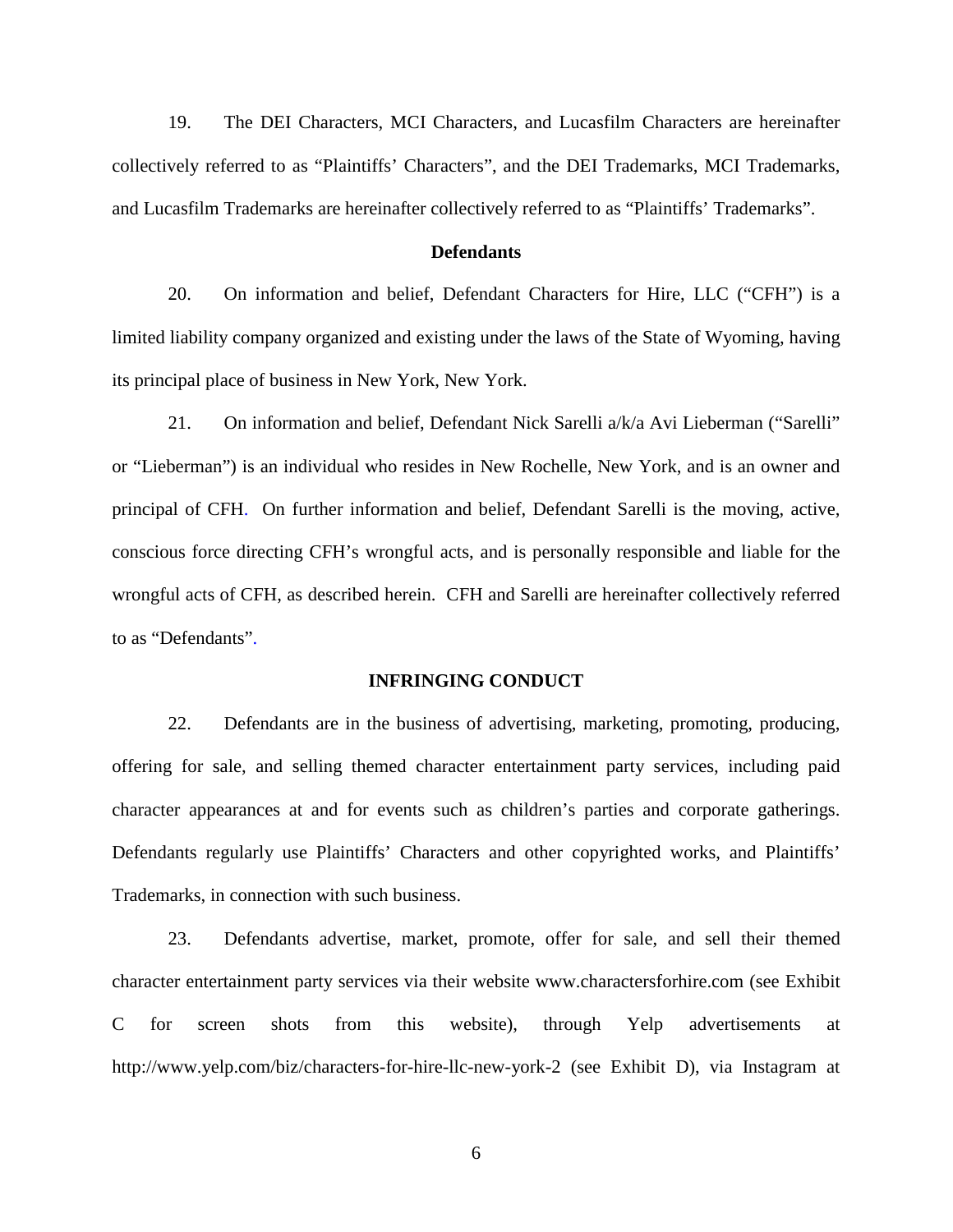http://pikore.com/charactersforhire (see Exhibit E), through postings of videos of their performances on YouTube (see Exhibit F for hyperlinks of such performances), and through postings on Facebook at https://facebook.com/charactersforhire (see Exhibit G).

24. Plaintiffs have never licensed or authorized Defendants to make any such commercial use of Plaintiffs' Characters and/or Plaintiffs' Trademarks.

25. On or about November 24, 2015, Plaintiffs sent a "cease and desist" letter to Defendants, demanding that they promptly cease to engage in their infringing conduct. A copy of this letter is attached as Exhibit H.

26. On or about December 9, 2015, Plaintiffs (having received no response to their November 24, 2015 letter) sent a second "cease and desist" letter to Defendants, renewing their demands that they cease to engage in their infringing conduct. A copy of this second letter is attached as Exhibit I.

27. On or about December 10, 2015, Lieberman responded by email (from characters@usa.com) to Plaintiffs' November 24 and December 9, 2015 letters. Lieberman stated that he would remove all infringing content from Defendants' website (www.charactersforhire.com) and that Defendants did not intend to violate Plaintiffs' intellectual property rights. A copy of Lieberman's email response is attached as Exhibit J.

28. Notwithstanding Lieberman's representation that Defendants would cease their infringing conduct, Defendants generally continued to engage in their infringing conduct. While some infringing content was removed from the www.charactersforhire.com website following Plaintiffs' receipt of Lieberman's December 10, 2015 email, other infringing content remained on Defendants' website and elsewhere. Further, advertisements for Defendants' business depicting Plaintiffs' Characters, Plaintiffs' Trademarks, and other intellectual property continued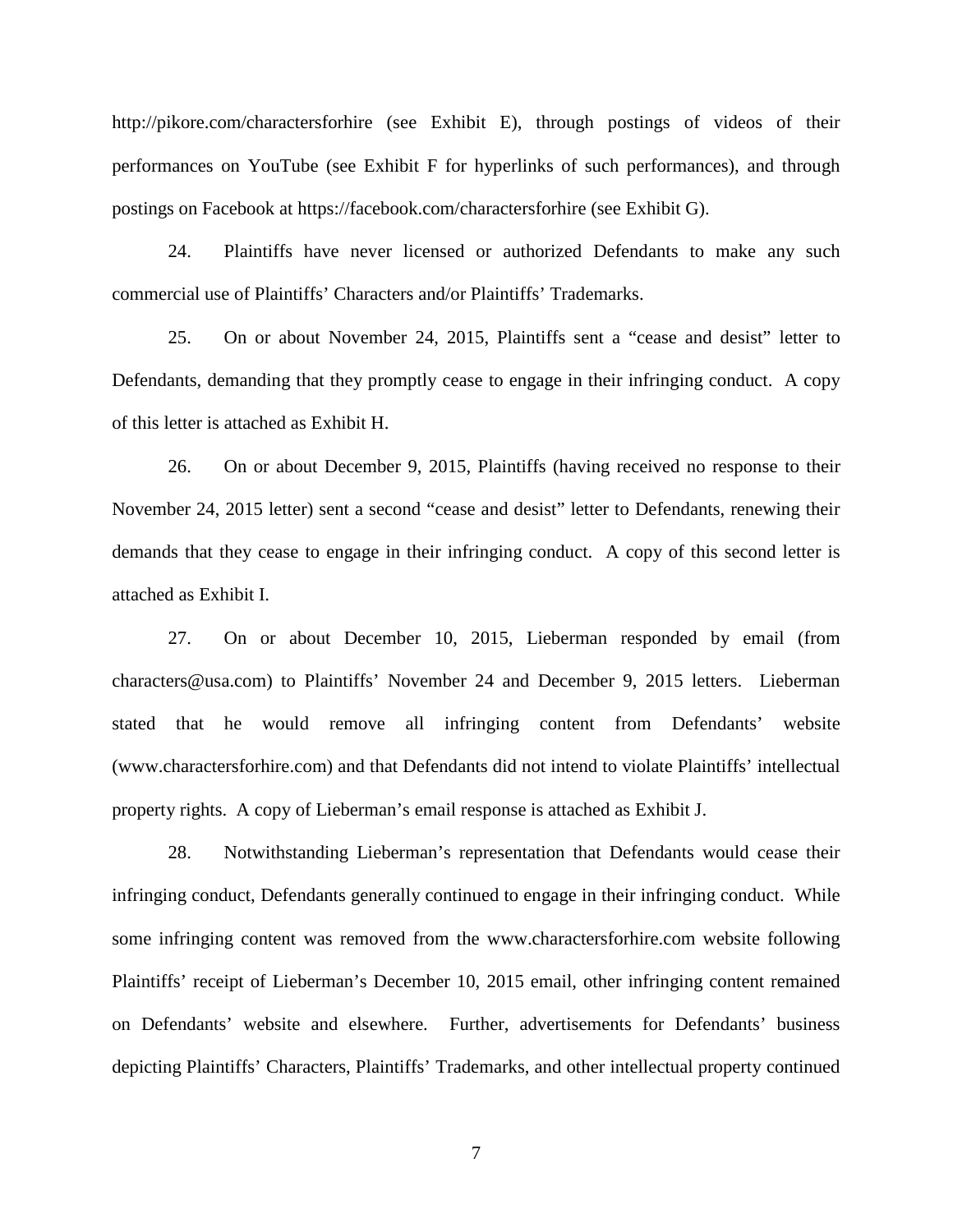to be distributed and shown through Yelp advertisements at http://www.yelp.com/biz/charactersfor-hire-llc-new-york-2 (see Exhibit D), via Instagram at http://pikore.com/charactersforhire (see Exhibit E), through extensive posting of videos of such performances on YouTube (see Exhibit F for hyperlinks to such performances), and through postings on Facebook at https://facebook.com/charactersforhire (see Exhibit G).

29. On or about January 28, 2016, Plaintiffs again wrote to Defendants, demanding that they cease their infringing conduct. Attached to that third letter were two indices detailing the infringing advertisements and marketing materials that Defendants were continuing to use in connection with their business. A copy of this third letter is attached as Exhibit K. Plaintiffs have not received a response to this third letter.

30. Up to the filing of this lawsuit, and thereafter, Defendants have continued to use Plaintiffs' Characters, Plaintiffs' Trademarks and other intellectual property in connection with their business without authorization and without being subject to Plaintiffs' strict quality control standards.

31. Defendants' infringing conduct was and continues to be intentional and willful within the meaning of applicable law governing copyrights and trademarks.

## **COUNT I - COPYRIGHT INFRINGEMENT (17 U.S.C. §§ 501,** *et seq.***)**

32. Plaintiffs repeat each and every allegation set forth in paragraphs 1 through 31 above as if fully set forth herein.

33. Plaintiffs own all right, title, and interest in and to Plaintiffs' Characters, and Plaintiffs have complied in all respects with the provisions of the Copyright Act of 1976, and hold valid copyright registrations in those Plaintiffs' Characters indexed as Exhibit A.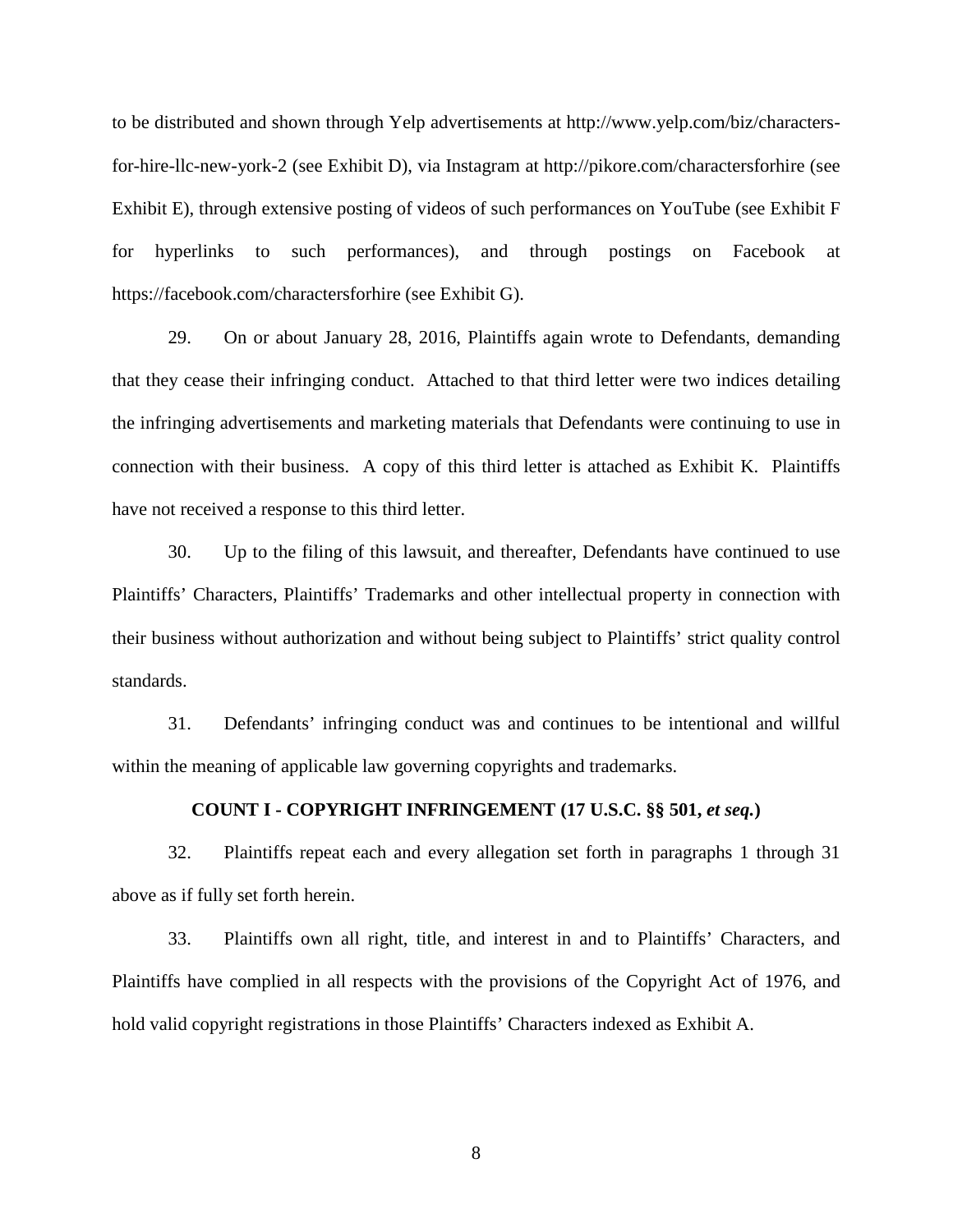34. Defendants had access to Plaintiffs' Characters and other copyrighted works of Plaintiffs' prior to their uses alleged herein.

35. Defendants have made unauthorized commercial uses, including, without limitation, unauthorized reproductions and/or copies, distribution, and public displays of Plaintiffs' Characters and other copyrighted works, including, but not limited to, Mickey Mouse, Minnie Mouse, Olaf, Elsa, Anna, Snow White, Ariel, Princess Jasmine, Aladdin, Cinderella, Belle, Princess Aurora, Mulan, Pocahontas, Rapunzel, Princess Tiana, Iron Man, Captain America, Hulk, Thor, Loki, Green Goblin, Darth Vader, Luke Skywalker, Princess Leia, Han Solo, Chewbacca, Obi-Wan Kenobi, Yoda, Stormtrooper, Darth Maul, and Mace Windu. Representative images of Defendants' advertisements and marketing materials making such unauthorized use of Plaintiffs' Characters are attached as Exhibits C through G.

36. Defendants' conduct constitutes willful copyright infringement pursuant to 17 U.S.C.  $\S$  504(c)(2).

37. Defendants' conduct has injured Plaintiffs in an amount to be determined at trial and has caused and will continue to cause irreparable injury to Plaintiffs, for which Plaintiffs have no adequate remedy at law. As such, Plaintiffs seek injunctive relief pursuant to 17 U.S.C. § 502, as well as actual damages and any additional profits of Defendants pursuant to 17 U.S.C. § 504, and their costs, including attorneys' fees, in prosecuting this action pursuant to 17 U.S.C. § 505. Further, because Defendants' infringing conduct has been and continues to be willful, Plaintiffs, at their election, as an alternative to an award of actual damages and Defendants' profits, are entitled to recover the maximum amount of statutory damages available under 17 U.S.C. § 504(c)(2), for each infringed work.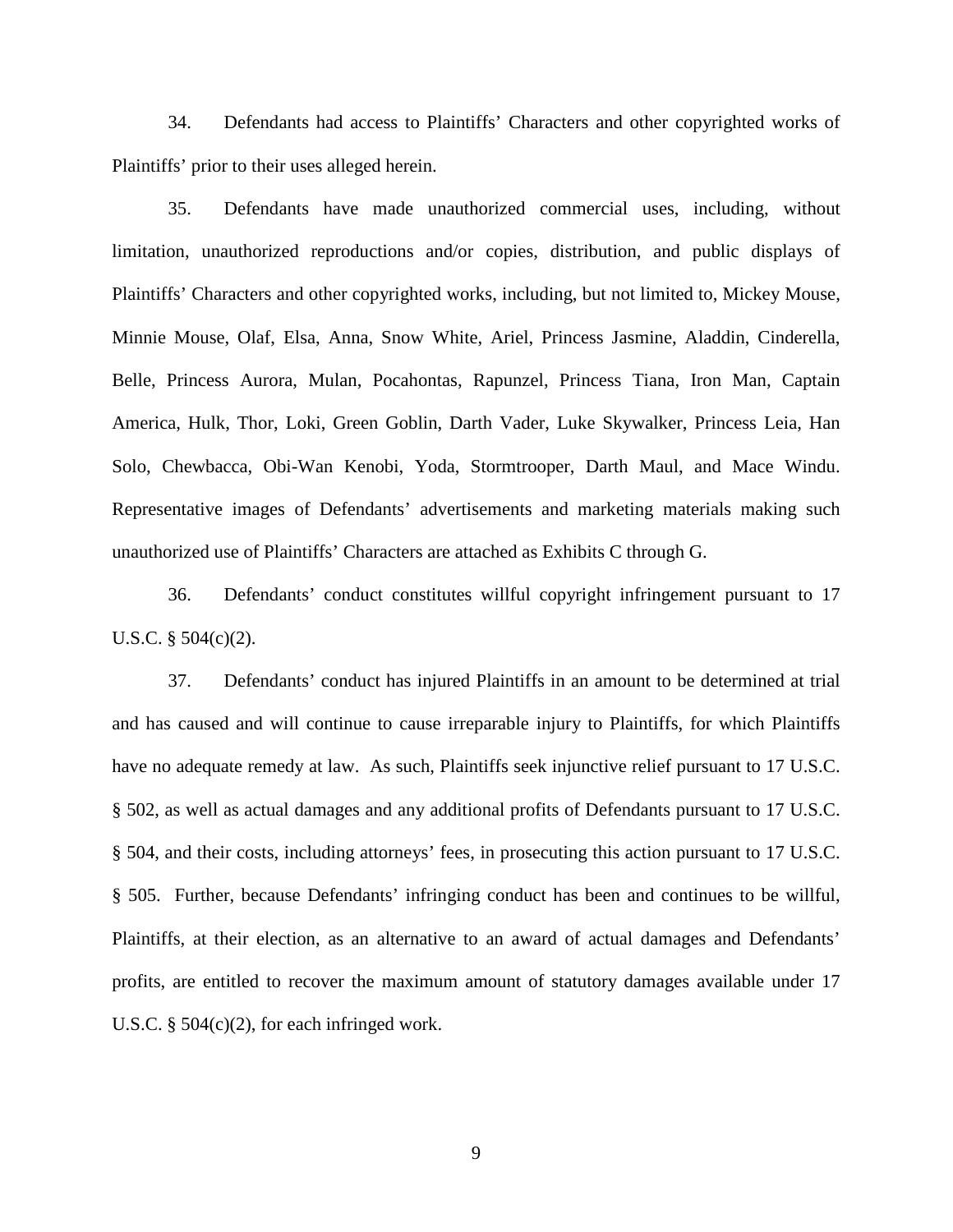#### **COUNT II - TRADEMARK INFRINGEMENT (15 U.S.C. § 1114)**

38. Plaintiffs repeat each and every allegation set forth in paragraphs 1 through 37 above as if fully set forth herein.

39. Plaintiffs are the owners of the exclusive rights to Plaintiffs' Trademarks, including the federal registrations indexed as Exhibit B. Each of the trademark registrations relating to Plaintiffs' Trademarks is in full force and effect.

40. Defendants have used and continue to use in commerce unauthorized reproductions, copies, and/or colorable imitations of Plaintiffs' Trademarks in connection with the sale, offering for sale, distribution, and/or advertising of their services, which uses are likely to cause confusion, mistake and/or deception among consumers. Defendants are therefore liable to Plaintiffs for infringement of Plaintiffs' Trademarks pursuant to 15 U.S.C. § 1114.

41. Defendants' use of reproductions, copies, and/or colorable imitations of Plaintiffs' Trademarks, without Plaintiffs' consent or authorization, was and continues to be intentional and willful within the meaning of 15 U.S.C. § 1114 and § 1117.

42. Defendants' conduct has injured Plaintiffs in an amount to be determined at trial, and has caused and will continue to cause irreparable injury to Plaintiffs, for which Plaintiffs have no adequate remedy at law. As such, Plaintiffs seek injunctive relief pursuant to 15 U.S.C. § 1116, as well as actual damages and Defendants' profits pursuant to 15 U.S.C. § 1117(a), and their reasonable attorneys' fees in prosecuting this action pursuant to 15 U.S.C. § 1117(a). Further, because Defendants' infringing conduct has been and continues to be willful, Plaintiffs are entitled to an enhanced damages award pursuant to 15 U.S.C. § 1117(a).

# **COUNT III - UNFAIR COMPETITION AND FALSE DESIGNATION OF ORIGIN (15 U.S.C. § 1125)**

43. Plaintiffs repeat each and every allegation set forth in paragraphs 1 through 42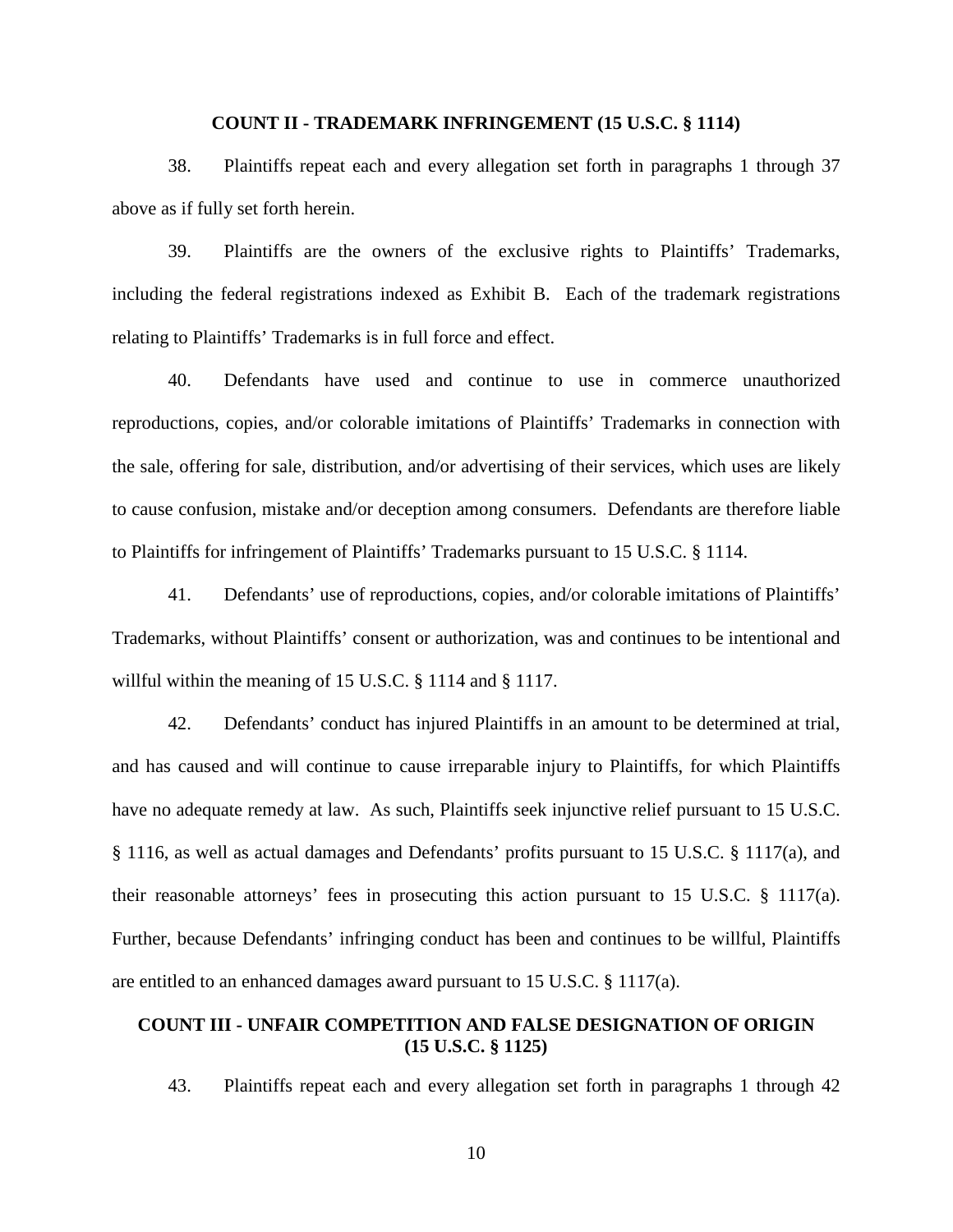above as if fully set forth herein.

44. As a direct result of Plaintiffs' longstanding use, sales, advertising, and marketing, Plaintiffs' Trademarks have acquired a distinctive meaning among the consuming public, who have come to identify Plaintiffs' Trademarks with Plaintiffs and their affiliated companies, and with the goods and services offered by Plaintiffs.

45. Defendants' unauthorized use of Plaintiffs' Trademarks constitutes the use of false or misleading designations of origin, and/or the making of false or misleading representations of fact, in violation of 15 U.S.C. § 1125(a), in that, among other things, such uses are likely to cause confusion, deception, and mistake among the consuming public and trade as to the source, approval, connection, association, or sponsorship of the goods and services distributed, sold, and offered for sale by Defendants bearing infringements of Plaintiffs' Trademarks.

46. Defendants' acts complained of herein are willful and intentional within the meaning of 15 U.S.C. § 1114 and § 1117, and have been and continue to be engaged in with the intention of trading upon the valuable goodwill associated with Plaintiffs' Trademarks, or otherwise injuring Plaintiffs.

47. Defendants' conduct has damaged Plaintiffs in an amount to be determined at trial, and has caused and will continue to cause irreparable injury to Plaintiffs, for which Plaintiffs have no adequate remedy at law. As such, Plaintiffs seek injunctive relief pursuant to 15 U.S.C. § 1116, as well as actual damages and Defendants' profits pursuant to 15 U.S.C. § 1117(a), and their reasonable attorneys' fees in prosecuting this action pursuant to 15 U.S.C. § 1117(a). Further, because Defendants' conduct has been and continues to be willful, Plaintiffs seek an enhanced damages award pursuant to 15 U.S.C. § 1117(a).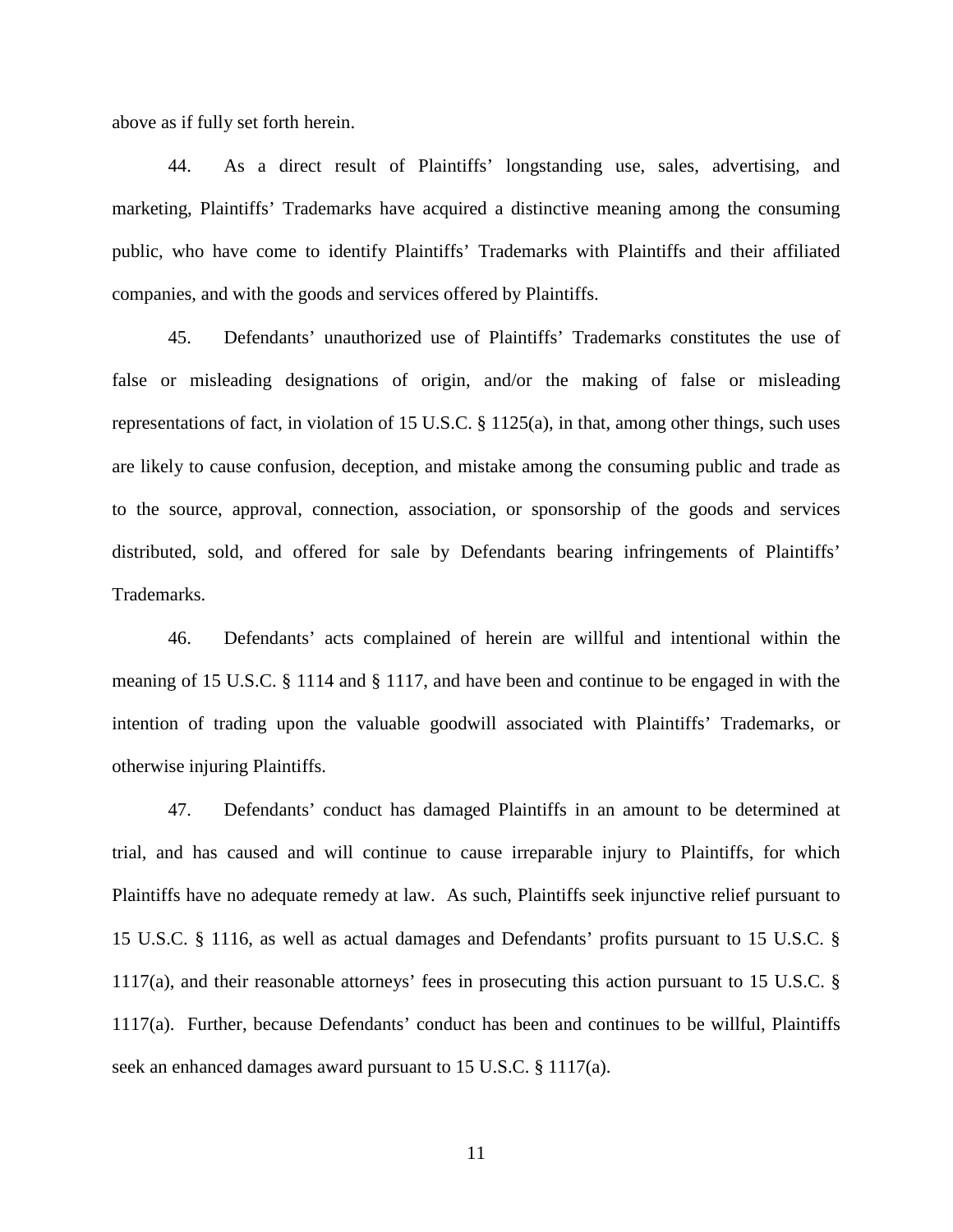## **COUNT IV - COMMON LAW UNFAIR COMPETITION**

48. Plaintiffs repeat each and every allegation set forth in paragraphs 1 through 47 above as if fully set forth herein.

49. Defendants' conduct as alleged above has been undertaken with the goal of benefitting and profiting from the goodwill associated with Plaintiffs' Trademarks. Defendants have achieved this goal by virtue of their continued unauthorized use of Plaintiffs' Trademarks and other indicia associated with Plaintiffs' Characters.

50. Defendants' use of Plaintiffs' Trademarks and other indicia associated with Plaintiffs' Characters is intended to, and, unless restrained by this Court, will continue to cause the public to believe that there is an affiliation or other association or connection between Plaintiffs and Defendants, and/or between Plaintiffs and Defendants' themed character entertainment party services, when in fact there is none.

51. By their willful acts, Defendants have made and will continue to make substantial profits and gains to which they are not in law or in equity entitled.

52. Defendants' acts have irreparably injured, and, unless enjoined, will continue to irreparably injury Plaintiffs, and Plaintiffs have no adequate remedy at law.

# **COUNT V - COMMON LAW TRADEMARK INFRINGEMENT**

53. Plaintiffs repeat each and every allegation set forth in paragraphs 1 through 52 above as if fully set forth herein.

54. Defendants' aforesaid conduct constitutes willful trademark infringement under the common law of the State of New York.

55. By their actions, Defendants intend to continue their unlawful conduct, and to willfully infringe Plaintiffs' Trademarks, unless restrained by this Court.

56. By their willful acts, Defendants have made and will continue to make substantial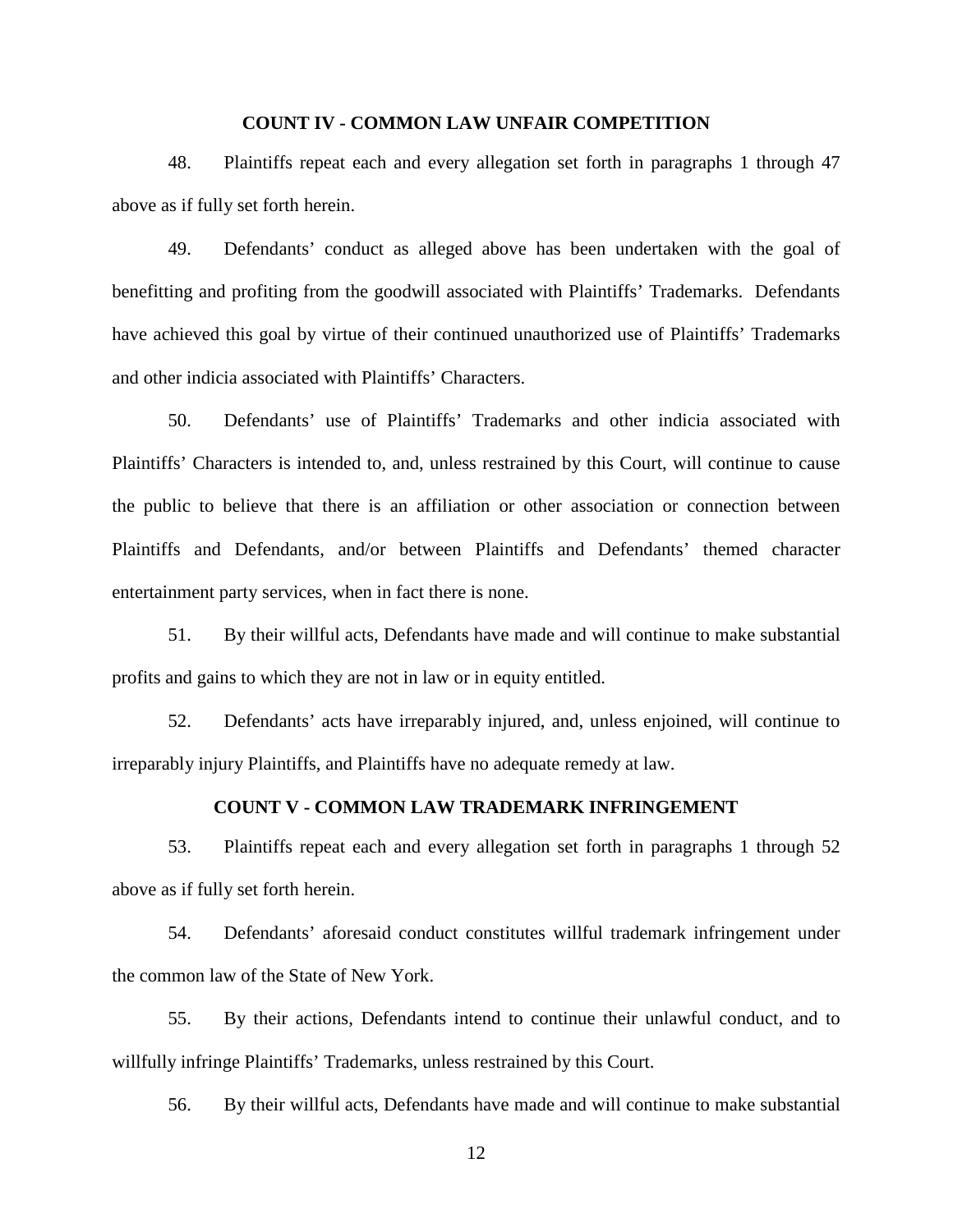profits and gains to which they are not in law or in equity entitled.

57. Defendants' acts have irreparably injured and, unless enjoined, will continue to irreparably injury Plaintiffs, and Plaintiffs have not adequate remedy at law.

# **COUNT VI - TRADEMARK DILUTION (N.Y. G.B.L. § 360-l)**

58. Plaintiffs repeat each and every allegation set forth in paragraphs 1 through 57 above as if fully set forth herein.

59. Plaintiffs are the owners of Plaintiffs' Trademarks throughout the United States, including the State of New York.

60. Plaintiffs' Trademarks are inherently distinctive and/or have acquired distinctiveness in the marketplace.

61. By their acts complained of herein, Defendants have diluted the distinctive qualities of Plaintiffs' Trademarks, and have caused harm to Plaintiffs' business reputation, in violation of New York General Business Law § 360-1.

62. By their acts, Defendants have made and will make substantial profits and gains to which they are not in law or equity entitled.

63. Defendants intend to continue their willfully infringing acts unless restrained by this Court.

64. Defendants' acts have damaged and will continue to damage Plaintiffs, and Plaintiffs have no adequate remedy at law.

### **PRAYER FOR RELIEF**

WHEREFORE, Plaintiffs demand entry of a judgment against Defendants as follows:

A. Permanently enjoining and restraining Defendants, their agents, servants, employees, attorneys, and all those in active concert or participation with them from: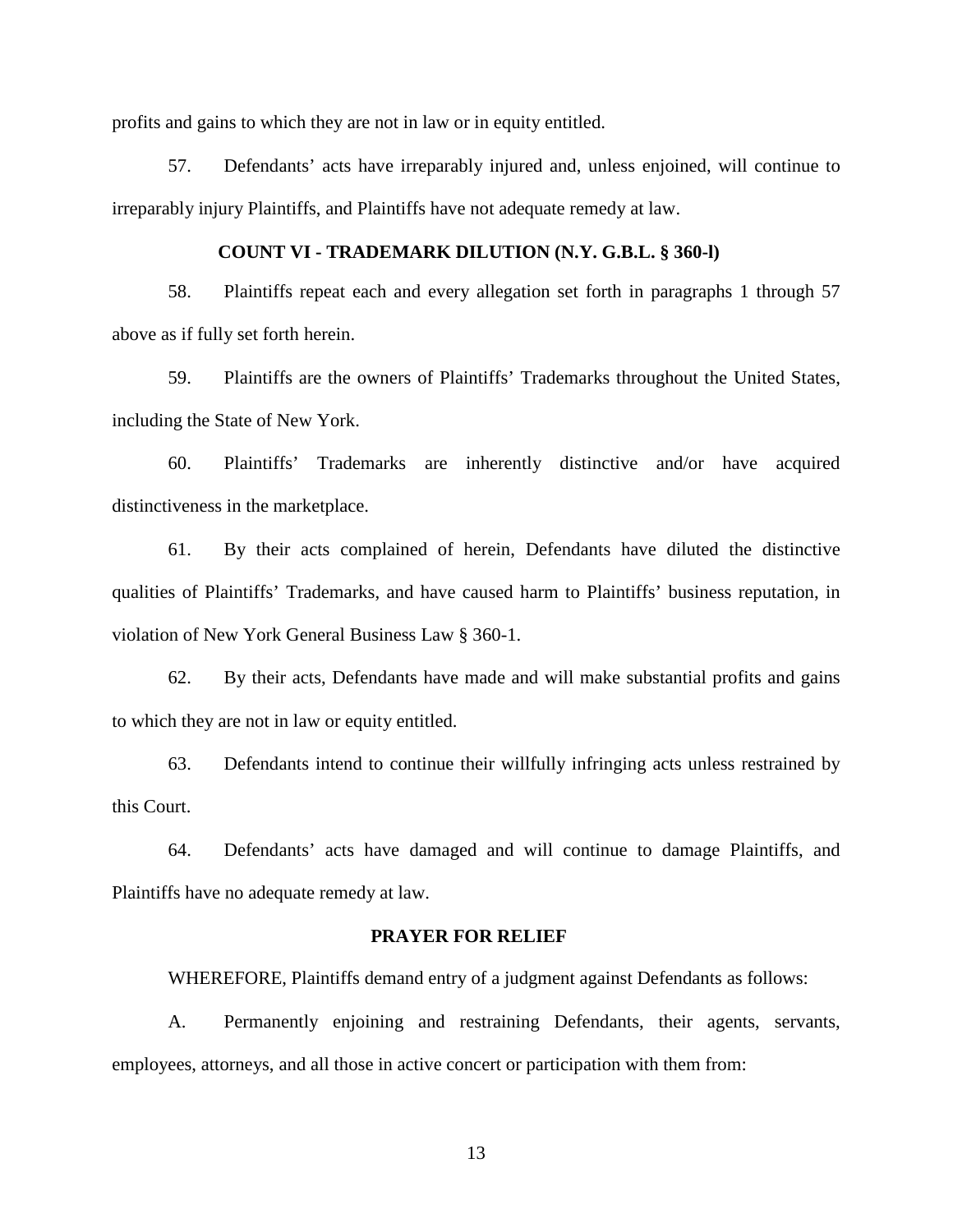1. Advertising, marketing, promoting, producing, offering for sale, and/or selling their goods or services using any of Plaintiffs' Characters or other copyrighted works, and/or Plaintiffs' Trademarks;

2. Using Plaintiffs' Characters or other copyrighted works, or Plaintiffs' Trademarks, in any unauthorized manner;

3. Making any false statements or representations to suggest that Defendants or their business are in anyway affiliated with or sponsored by any of Plaintiffs;

4. Engaging in any other activity constituting unfair competition with, or infringement of any of Plaintiffs' Characters or other copyrighted works, or Plaintiffs' Trademarks, or constituting any dilution of Plaintiffs' Trademarks, or the goodwill associated therewith;

5. Effecting assignments or transfers, forming new entities or associations, or using any other devices for the purpose of circumventing or otherwise avoiding the prohibitions set forth in Subparagraphs (1) through (4); and

6. Aiding, abetting, or contributing to the advertising, marketing, promotion, production, offer for sale, and/or sale of any goods or services using Plaintiffs' Characters or other copyrighted works, and/or Plaintiffs' Trademarks.

B. Directing that Defendants immediately cease advertising, marketing, promoting, producing, offering for sale, and/or selling any goods or services using Plaintiffs' Characters or other copyrighted works, and/or Plaintiffs' Trademarks on any of their websites, social media pages, and other promotional vehicles, and to remove any references to the same.

C. Directing that Defendants allow Plaintiffs' counsel, or their designee, to inspect and inventory Defendants' warehouse or other business facility for the purpose of identifying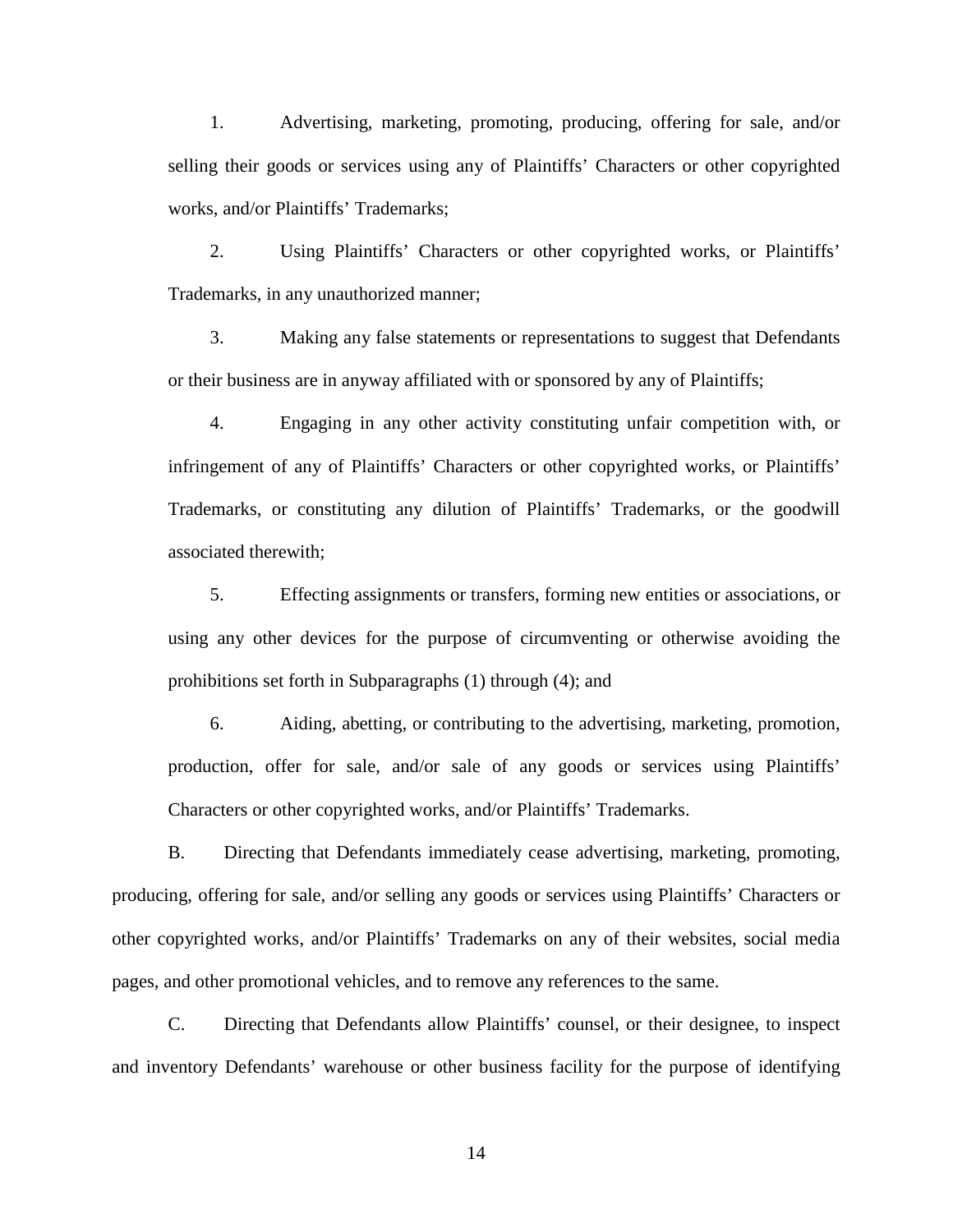and segregating all infringing costumes, props, sets, marketing, advertising, or other materials or tangible items.

D. Directing that Defendants deliver up for destruction any and all infringing merchandise in their possession or under their control bearing any of Plaintiffs' Characters or other copyrighted works, and/or Plaintiffs' Trademarks or any simulation, reproduction, copy, or colorable imitation thereof, including but not limited to, all costumes, sets, props, marketing, advertising, or other materials or tangible items.

E. Directing that Defendants report to this Court within thirty (30) days after a Permanent Injunction is entered to show compliance with paragraphs A through D above.

F. Awarding such other relief as the Court may deem appropriate to prevent the trade and public from gaining the erroneous impression that Plaintiffs authorized, or are related in any way to any goods or services advertised, marketed, promoted, offered for sale and/or sold by Defendants.

G. Awarding to Plaintiffs their actual damages and/or Defendants' profits, after an accounting, or at the Plaintiffs' election, statutory damages pursuant to 17 U.S.C. § 504(c) for each copyrighted work infringed.

H. Awarding to Plaintiffs three times their actual damages and/or Defendants' profits, after an accounting, pursuant to 15 U.S.C. § 1125(a) and § 1117(a).

I. Awarding to Plaintiffs their costs and reasonable attorneys' fees and investigative fees pursuant to 15 U.S.C. §§ 1117(a) and (b), and 17 U.S.C. § 505.

J. Awarding to Plaintiffs the full amount of exemplary and punitive damages available under New York law.